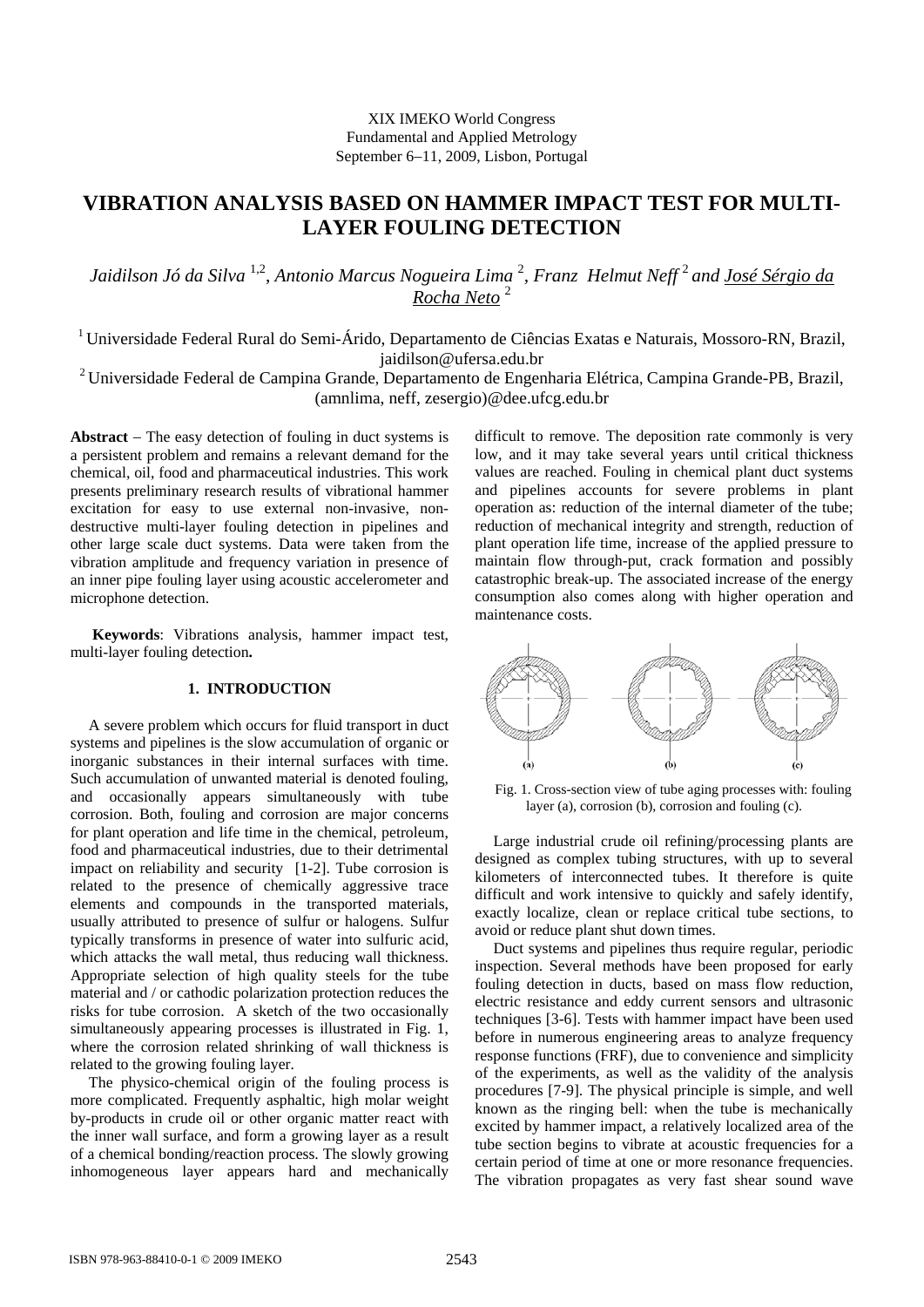within the duct wall, and as a surface wave. The latter couples to the environmental air are acoustically detectable by a closely mounted microphone and accelerometer. Using finite element (FE) calculations at sufficiently low load levels, the mechanical hammer impact onto the duct surface also causes an elastic surface deformation wave, which propagates at lower speed across the surface. It can be monitored by an appropriately designed accelerometer, firmly attached onto the surface near the impact point. Due to internal damping, the hammer excited vibration attenuates rapidly. The temporal development and decay of the free vibration depends on the physical characteristics of the system/pipe geometry, especially of the damping coefficient [7], which is determined by the wall thickness.

Ultrasonic recordings towards flaw detection in mechanical structures have been explored earlier. These techniques compares recorded resonance frequencies with those obtained from a finite element analysis [10, 11]. Mechanical vibration tests have been implemented and used for flaw detection in complex structures [7-12]. Based on ideas presented earlier, the acoustic hammer impact has been evaluated in this work towards simplified fouling detection in ducts and pipelines, used for crude oil transport. Here, we analyze variations in vibration amplitude and frequency using both, accelerometer and microphone output signals in presence inner tube fouling layers. The originally present asphaltic fouling layer has been replaced and simulated by a paraffin (resin) film with defined and varying thickness up to 1.0 *cm*, carefully deposited within the test tube.

### **2. VIBRATION METHOD**

A fouling detector has been exploited, using the hammer test to provoke mechanical vibrations in the pipe section under investigation. The acoustic detection system comprises either an accelerometer or a microphone to capture the acoustic signatures of the tube vibrations. Fig. 2(a) represents a sketch of the experimental set-up using a microphone as detector and Fig. 2(b) shows the experimental set-up using an accelerometer as detector.



Fig. 2. Sketch of the experimental set-up with: (a) microphone and (b) accelerometer.

Both, a commercial MEMS accelerometer sensor from Analog Devices ADXL 202 and a high quality microphone from Sennheiser Cardioid GM 580 (Bandwidth: 50 *Hz* to 13 *kHz*) have been employed for the investigations. The MEMS detector has been glued onto the tube circumference at a distance of  $2 \, cm \, (l_1)$  from the hammer impact point. The microphone has been mounted at the same distance. A detailed description of the set-up is provided in [13, 14].

### **3. EXPERIMENTAL RESULTS**

A calibration step to define the original acoustic tube signature is initially carried out in absence of a fouling layer. The received signal is monitored, and the acoustic features (amplitude, frequency) stored as reference. The test tube comprises a wall thickness of 2.5 *mm*, a diameter of 10 *cm*, a length of 60  $cm$  ( $l_2$ ), made from galvanized iron, with three layer of fouling (0 *mm*, 5 mm and 10 *mm*) as illustrated in Fig. 3.



Fig. 3. Transverse view of the tube with three layer of fouling with: 0 *mm*, 5 *mm* and 10 *mm* of resin.

The temporal evolution of the applied hammer impact force load  $(V_e)$ , recorded by the accelerometer, is illustrated in the lower trace of Figs. 4(a-c). Using a feedback-loop circuit, the signal is used to stabilize the impact frequency and magnitude. The feedback-loop circuit is formed by a DC power supply and for a pulse generator, that excites a coil and it activates the hammer, making the hammer to hit the pipe. The hammer excitement signal frequency is controlled for the pulse generator.

#### *3.1. Obtained results with accelerometer*

The monitored and stored accelerometer output signals  $(V_a)$  are illustrated in the upper traces of Figs  $4(a-c)$  in absence of fouling, for fouling layer thickness of 5 *mm* and for fouling layer thickness of 10 *mm*, respectively. The time delay and propagation time between force impact and detection at the accelerometer is 64 *ms*, and does not vary with the fouling layer thickness. Typically, the accelerometer response signal  $(V_a)$  features a sharp spike. With increasing film thickness both, the overall signal magnitude and width are decreasing. Persistent low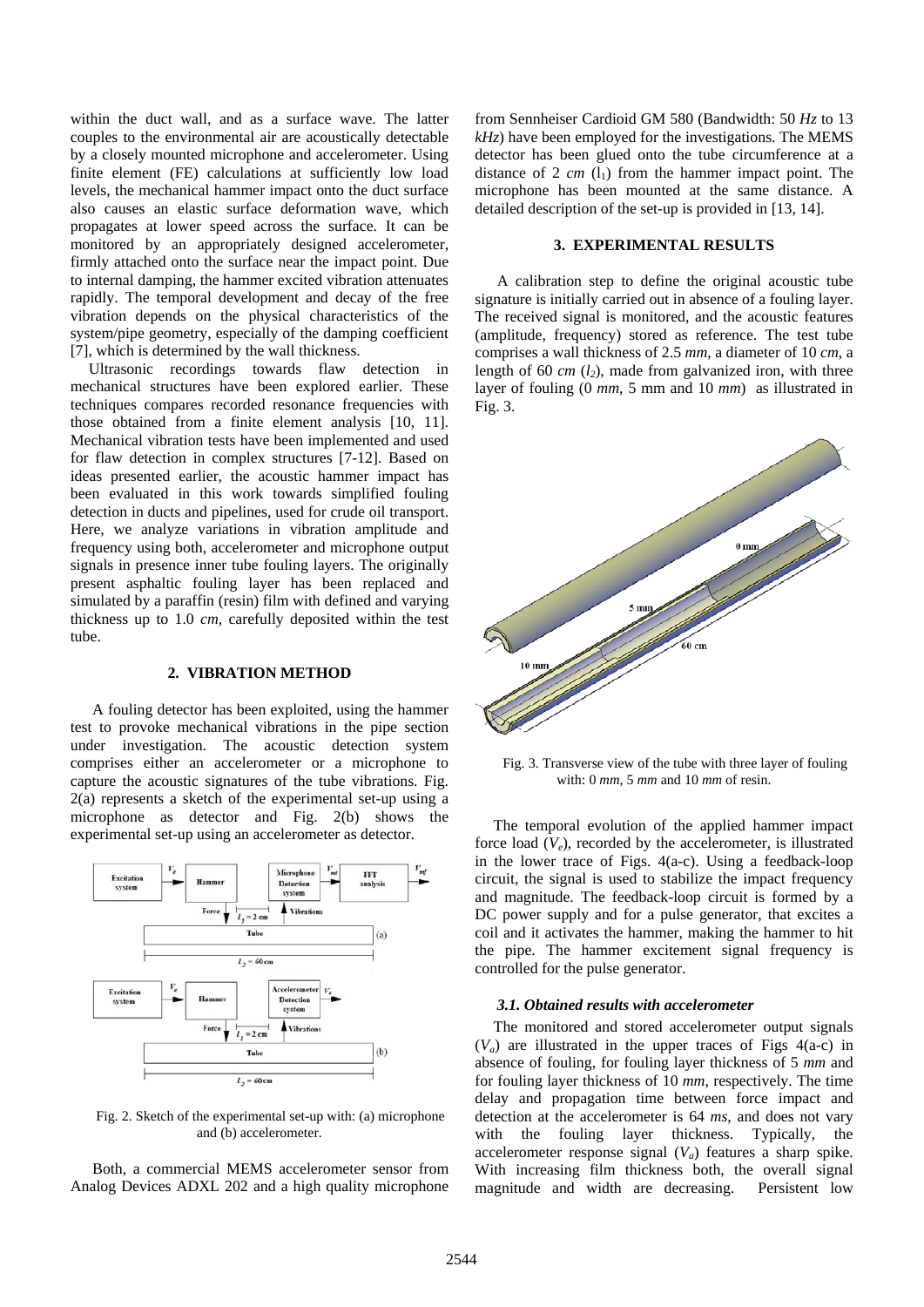magnitude ringing, observable in all time signals, most likely originates from a resonance in the MEMS accelerometer itself, where its spring type cantilever design supports the oscillating response characteristic.







Fig. 4. Accelerometer output signals  $(V_a)$  in absence of fouling (a), for 5 *mm* of fouling thickness (b) and for 10 *mm* of fouling thickness (c), in the same tube.

Measurements were accomplished with distances, between the hammer impact and the accelerometer and microphone, of 3 *cm* along the tube. The obtained results with the accelerometer are presented in Fig 5.



Fig. 5. Obtained results with the accelerometer in a tube with multi-layer fouling.

With the increase of the fouling, there is a reduction in the amplitude, in the tests with the accelerometer. It is also observed the different levels of signals along the tube, that make possible to distinguish the layers inside the tube, in other words, clean tube up to 20 *cm*, tube with 5 *mm* of fouling between 20 and 40 *cm* and a layer of 10 *mm* of fouling (resin) between 40 and 60 *cm*. In this way, it is possible to detected different fouling layers in the same tube.

 The origin of the signature recorded by the accelerometer is more difficult. We attribute it primly to the transversal deformation wave, which propagates along the tube surface, similar to spreading of a surface water wave. This explanation is supported by our simulation, where the hammer impact causes spatially distributed surface deformations.

 Accelerometer based autonomous fouling detection systems are relatively easy to design and should be preferably implemented at pre-determined duct sections, which are otherwise difficult to access, or exhibit an increased probability for the appearance of fouling. Changes in the response signal can be monitored automatically and continuously, and alarms provided, as soon as critical thickness levels are reached.

### *3.2. Obtained results with microphone*

Microphone recordings of the acoustic signatures in the frequency domain  $(V_{m\ell})$  are shown in Figs. 6(a-c). Fig. 6(a) reveals the signature of a clean test tube. Fig. 6(b) display the waveforms exhibiting a fouling layer thickness of 5 *mm*. Fig. 6(c) display the waveforms exhibiting a fouling layer thickness of 10 *mm*. Data were obtained without keeping liquid (water) in the tube. The frequency spectrum of the clean tube, Fig. 6(a), reveals 3 vibrations modes with resonance frequency in first mode of 4.57 *kHz* (15.54 *mV*). The frequency of the first mode down shifts to 3.72 *kHz*  (10.11 *mm*) for the 5 *mm* thick fouling layer in Fig. 6(b). The frequency of the first mode down shifts to 1.82 *kHz*  $(2.15 \, \text{mV})$  for the 10  $\text{mm}$  thick fouling layer in Fig. 6(c).

With the increase of the fouling, there is a reduction in the frequency values, in the tests with the microphone. It is also observed the different levels of signals along the tube,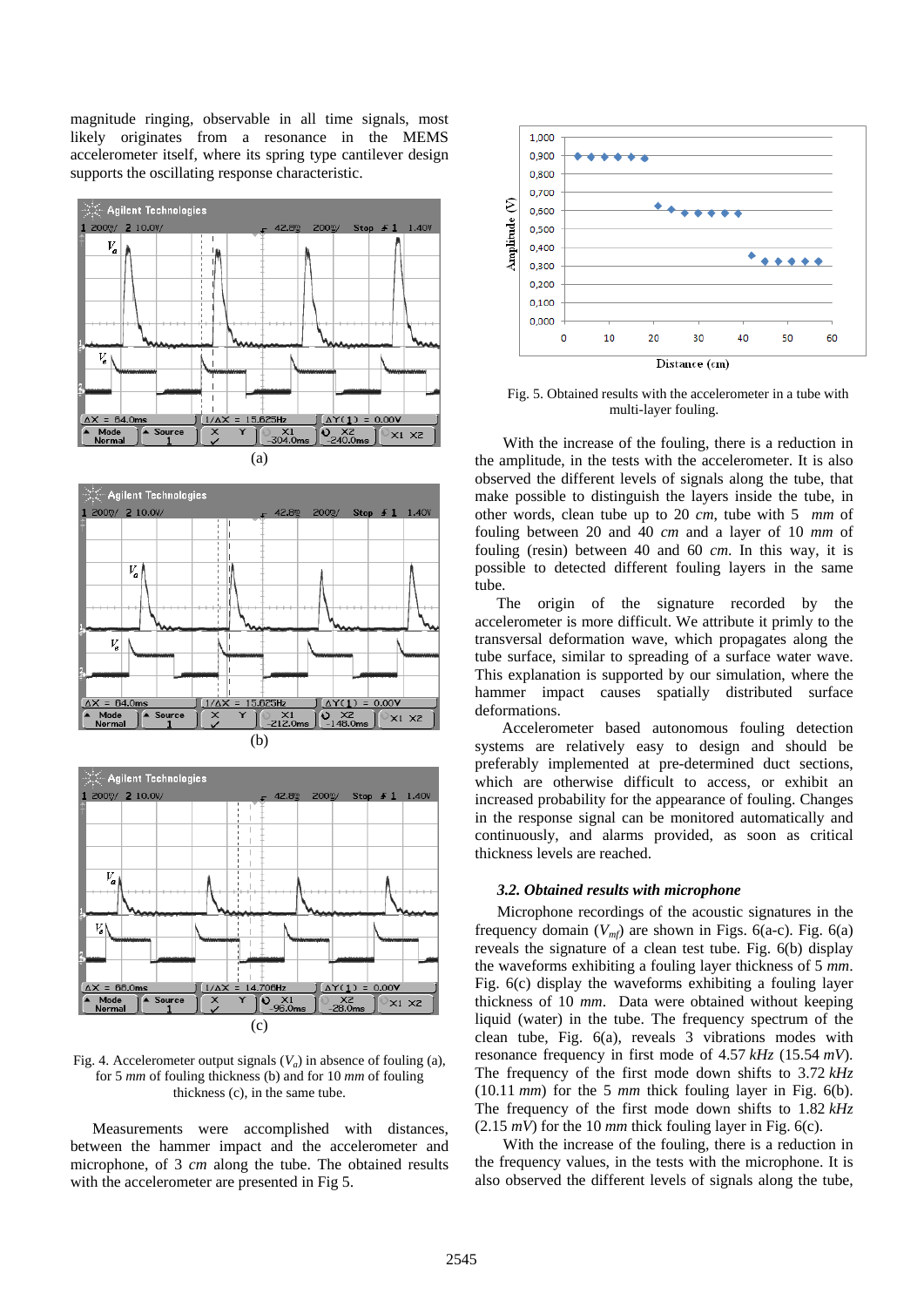that make possible to distinguish the layers inside the tube, in other words, clean tube up to 20 *cm*, tube with 5 *mm* of fouling between 20 and 40 *cm* and a layer of 10 *mm* of fouling (resin) between 40 and 60 *cm*. In this way, it is possible to detected different fouling layers in the same tube.







(b)

(c)

Fig. 6. Acoustic response  $V_{\text{mf}}$ : in absence of fouling (a); for 5 *mm* of thick fouling layer (b) and for 10 *mm* of thick fouling layer (c), in the same tube.

The microphone records the acoustic tube signature, due to excitation and propagation of a longitudinal wave, as known from the ringing bell.

The obtained results with the microphone are presented in Fig 7.



Fig. 7. Obtained results with the microphone in a tube with multi-layer fouling.

For larger tube diameters, the tube vibration would shift to a lower dominating resonance frequency, while for thinner wall thickness an increase would be observed. Also, position and magnitude of the side bands would change.

 Regarding microphone detection, although being technically much easier to implement, neither use of the directly obtained acoustic response decay in the time domain, nor Fourier transformed frequency readings would provide sufficient resolution for an autonomously operating sensor system, directly attached to a tube under consideration. However, based on our findings, for an experienced and well trained human operator, the presence of fouling can be detected manually by acoustic physiological listening to the hammer response, where frequency shifts in the audio region are relative easy to identify.

### **4. CONCLUSIONS**

Tests with hammer impact have been used before in numerous engineering areas to analyze frequency response functions (FRF), due to convenience and simplicity of the experiments, as well as the validity of the analysis procedures. When the system is mechanically excited by hammer impact, the system/pipe vibrates for a certain period of time. Due to internal damping, the vibration decays rapidly. In fact, the duration time of the free vibration depends on the physical characteristics of the system/pipe geometry, especially of the damping coefficient.

In this work, a hammer impact test has been employed for multi-layer fouling detection via vibration tube signatures. This method relies on vibration amplitude and frequency determination using an accelerometer and a microphone. It presents a practically usable non-destructive monitoring approach. Variations of amplitude and frequency signatures, resulting from the presence of inner tube fouling layers are easily observed. Absolute values of the output signal can be compared and modifications, as reduction, are clear indications for presence of fouling. Thus, the vibration